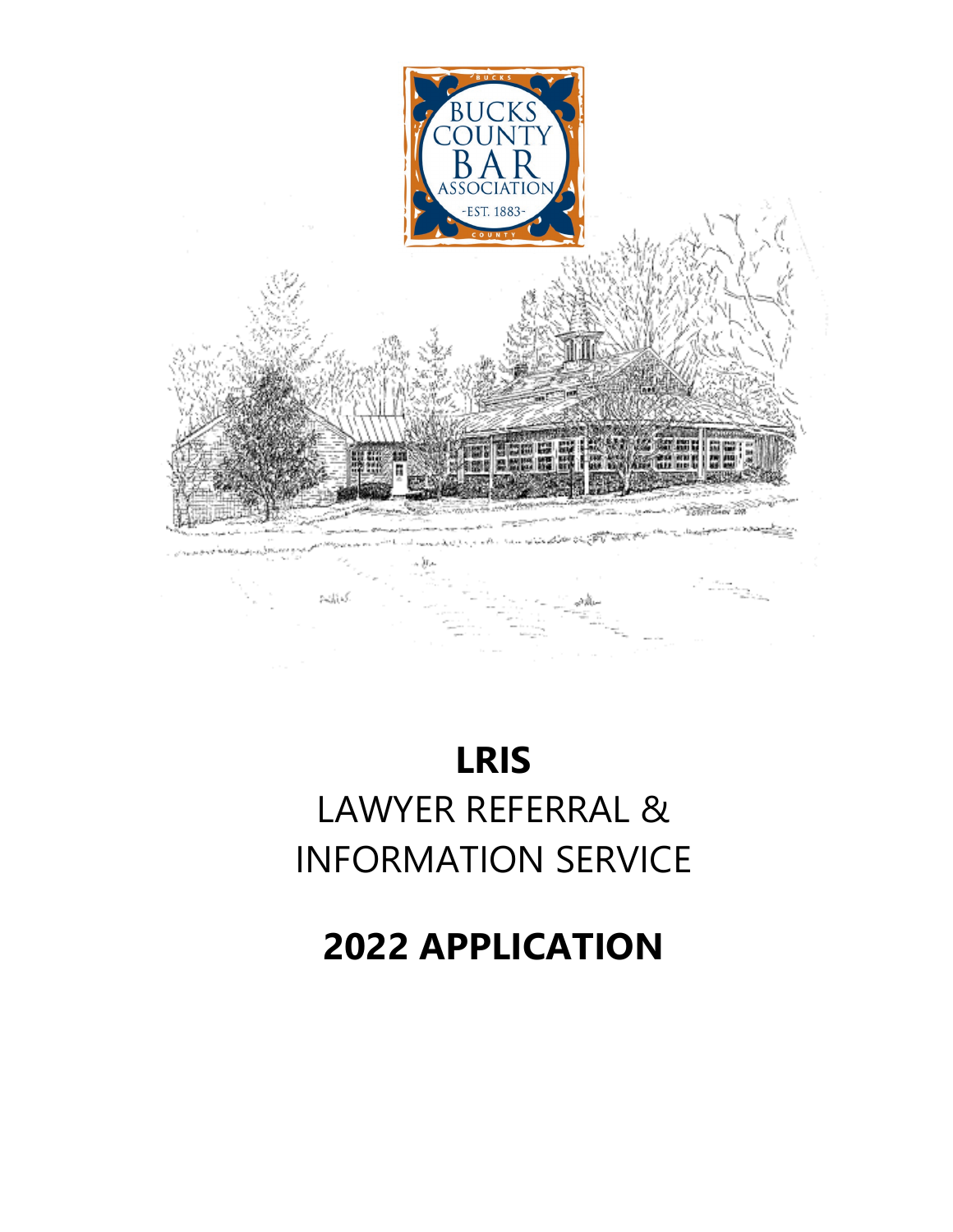# **The Bucks County Bar Association Lawyer Referral and Information Service Mission Statement 2022**

The Bucks County Bar Association has established its Lawyer Referral and Information Service to assist persons willing and able to pay usual and customary attorney fees in securing appropriate legal representation by referral to participants in the BCBA LRIS program. LRIS will endeavor to help an inquirer determine if the problem is legal by screening and, when possible, refer non-legal matters to county, government or consumer agencies as appropriate. Persons identified as needing legal representation and who do not claim inability to pay an attorney will be referred by LRIS to a participating attorney. LRIS participation is open to all attorneys licensed and eligible to practice in the state of Pennsylvania.

Inquiries from those who appear to be unable to pay reasonable fees for legal representation will be referred to the Bucks County Legal Aid Society, Public Defender's Office or other providers of legal services on a pro bono basis. Individuals who cannot afford usual and customary fees and yet do not qualify for representation through Legal Aid, the Public Defender's Office or other providers of pro bono service, may qualify for and receive representation through the Lawyer Referral and Information Service marginal referral program.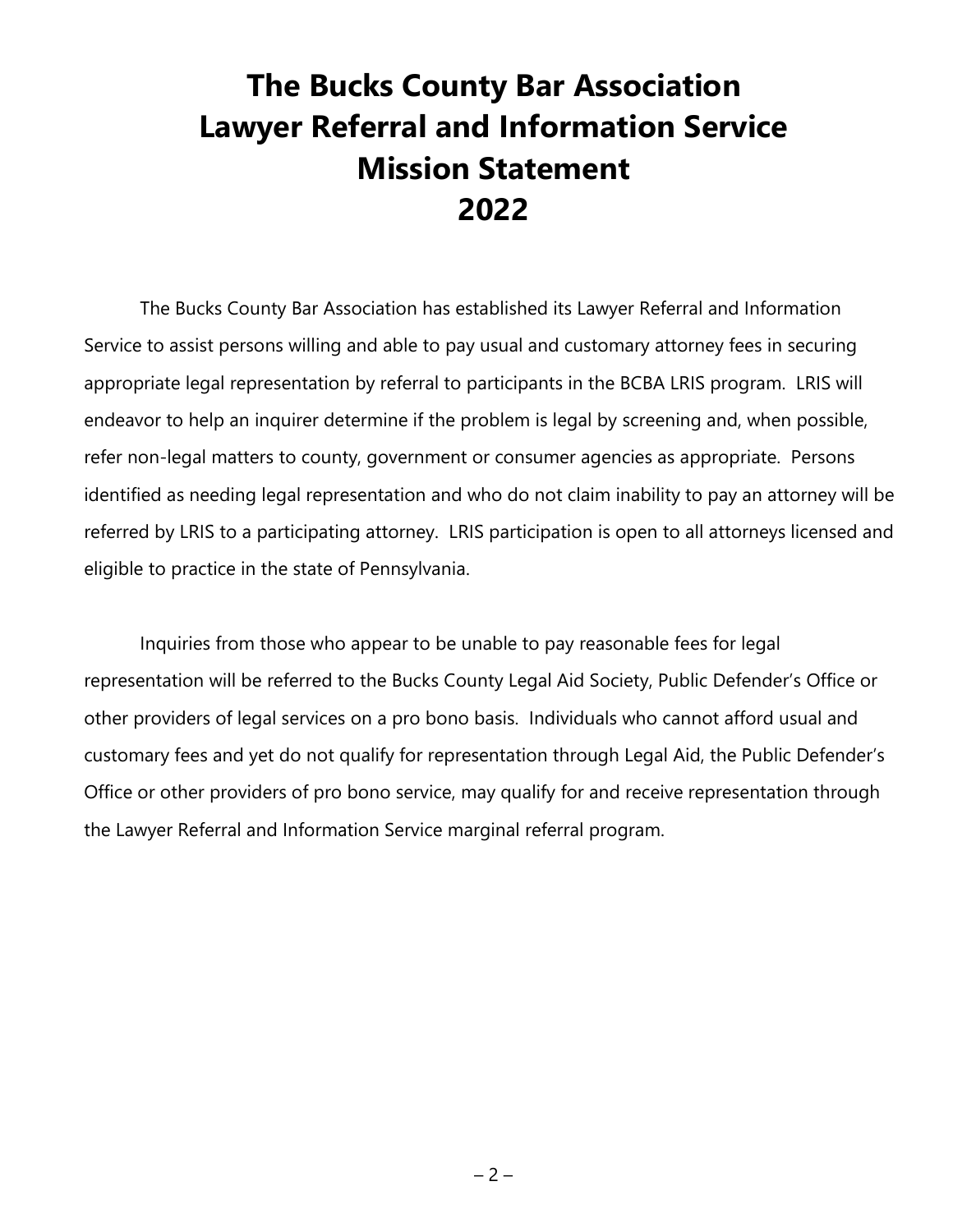#### **2022 Policies of the BCBA Lawyer Referral and Information Service**

1. The LRIS subscription year runs from January 1 to December 31.

2. To be a member of LRIS, you must have an office located in Bucks County. Referrals will only be made to offices located in Bucks County. If an attorney has more than one office, clients will only be referred to *one* office location to be chosen by attorney.

3. Each panel member is required to carry professional liability insurance in the amount of \$100,000/\$300,000 or \$250,000 aggregate and provide proof of such insurance to the LRIS.

4. In the case of local "Regular" referrals, the LRIS Administrator will collect the referral fee and make an appointment for the client or call/transfer client directly to attorney's office. We cannot allow an attorney to screen the client by phone to determine if he/she wants to take the case.

5. In the case of the "Out Of State" referrals, the LRIS Administrator will collect the referral fee and set up a phone consultation for the client to call the referral attorney.

6. **Membership in a LRIS panel is on an individual basis. Referrals can ONLY be made to an attorney who has signed up for a particular panel. If a referral attorney cannot or does not want to be retained by the LRIS client, he/she is to refer the client back to the LRIS for a referral to the next LRIS attorney on the list. An attorney in the LRIS is not permitted to refer a Lawyer Referral and Information Service client to another attorney in his firm or to refer the LRIS client to any other attorney.** 

7. All referrals are made on a rotation basis determined by the client's problem, geographic location and availability.

8. In the event clients are not able to keep their scheduled appointment, they are informed it is their responsibility to call the attorney's office to cancel or reschedule the appointment.

9. In order to receive his/her \$25.00 initial Consultation Fee from the LRIS, the attorney is required to sign and mail, fax or email the Confirmation Report back to the LRIS. **Important:** The consultation fee will not be paid unless the LRIS attorney returns his/her *signed Confirmation Report* **within** *90 days from the date of the original referral.* It is not the responsibility of the LRIS to make sure Attorneys return this form.

10. In cases involving Personal Injury, Medical Malpractice, Worker's Compensation, Product Liability, Car Accident/Plaintiff and Social Security Disability the initial consultation fee is waived.

11. In the case of out of county attorneys requesting a referral, the referral fee is waived as a Professional Courtesy. The out of county attorney will be given the names of two LRIS panel members. If a referral attorney is retained for the matter, it is the responsibility of the attorney to inform the LRIS.

12. Subject Matter/Experience Panels will be in the following areas of law: Mediation, Criminal, Family Law & the DOL Project. In order to sign up for a Subject Matter/Experience Panel, you must return your signed Subject Matter Application **each year** stating you continue to meet the criteria necessary to remain on each of these panels.

13. The LRIS clients are informed that the referral fee only entitles them to a half-hour initial consultation. Any further fee arrangements are made directly between the attorney and the client. It is recommended that **if** there is to be an additional fee should the appointment run longer than the allotted half hour, the attorney should inform the client at the beginning of the initial consultation.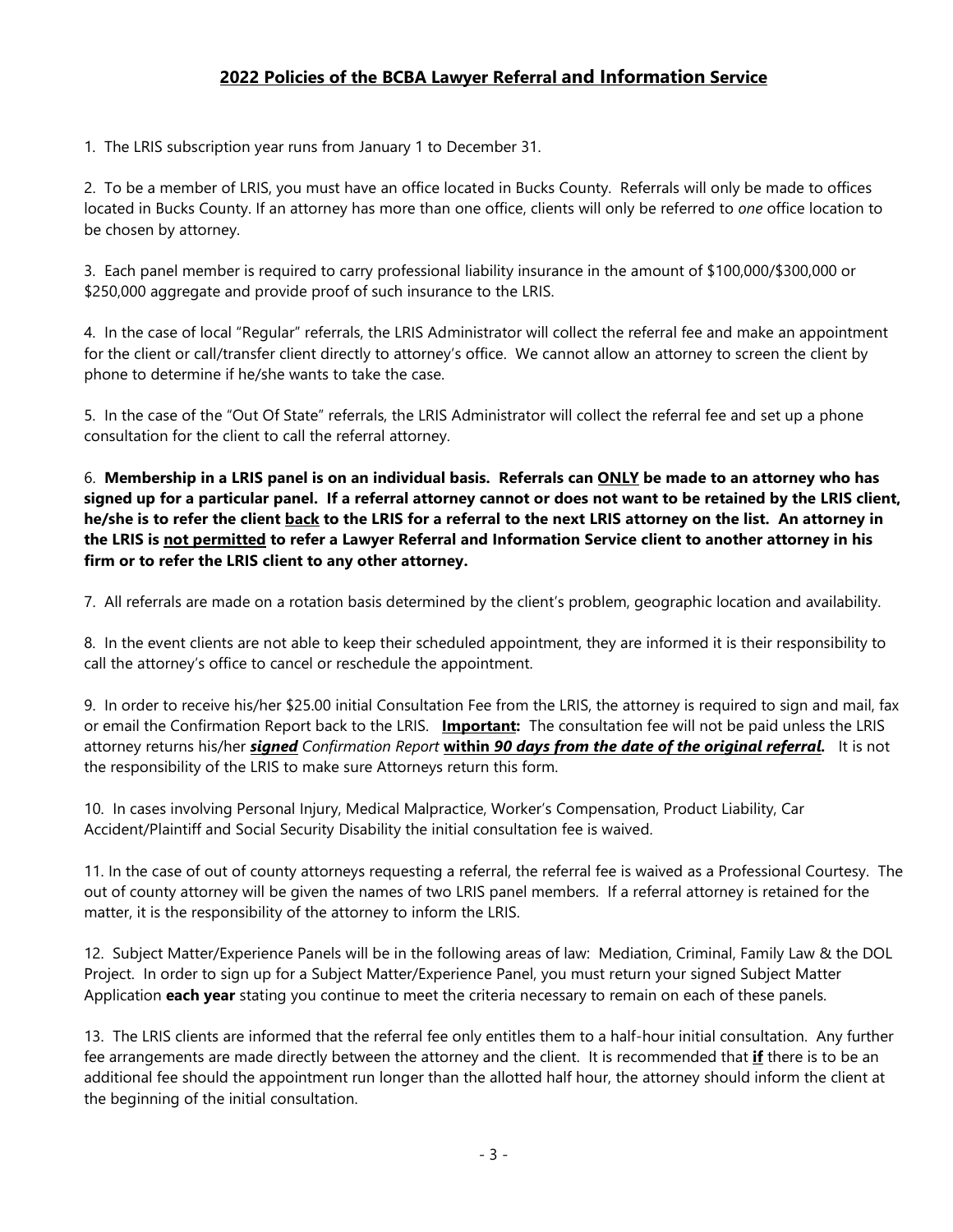14. Exclusive of the original \$25. Consultation Fee, LRIS attorneys shall remit to the Bucks County Bar Association ten percent (10%) of **all** their paid legal fees, e.g. if an attorney receives \$200.00 for his/her services rendered, then the LRIS is owed \$20.00. Case Progress and Remittance Reports of all an attorney's open cases are sent to LRIS panel members each quarter. Attorneys are required to complete, sign and return these reports to the LRIS each quarter. Do not increase your fees to compensate for the remittance fee. **Please note:** The 10% Remittal Fee only pertains to "Regular" referral cases, NOT "Marginal Civil or Marginal Criminal" referral cases. (*For all open cases referred prior to 2014, the Remittance Fee owed for these cases only will continue to be 10% of all fees above \$500.00.)*

15. The status of all cases referred to LRIS' attorneys will not be designated as closed for **one year from the date of the original referral** and, therefore, will remain on quarterly reports for an entire year. For that time period, Attorneys should still therefore continue to indicate the status of the case originally reported according to their records, e.g., Conference Only, Possible Additional Service, etc.

16. The 10% Remittal Fee is required for all cases **related to, or stemming from**, the original subject matter that the attorney was referred by LRIS. For example, the Remittance Fee would also be required for custody and support if the attorney was hired for a divorce matter. Any issues as to whether a matter arises out of the same subject matter of the original referral will be determined by the LRIS Committee in its sole and absolute discretion.

16a. There exist certain instances where the LRIS 10% Remittance Fees will be owed **for a period of three years** from the date of the original referral:

- 1) A potential client/referral is looking for one attorney to service **multiple needs** at the time of the initial referral. As an example, an individual client looking for an attorney to service various business matters that can/will occur during the course of conducting business. All matters handled for this client are subject to the 10% Remittance Fees for a period of three years.
- 2) A potential client/referral is looking for one attorney to service **numerous clients**. As an example, a business entity such as a Nursing Home looking for an attorney to help with their residents needs, such as Power of Attorney, Wills or other estate matters, etc; or, as another example, a Financial Planner with multiple clients each needing the services of an attorney for various matters. All matters handled for each of these clients are subject to the 10% Remittance Fees for a period of three years.

In such cases, the LRIS staff will inform the LRIS attorney at the time of the original referral that this referral will be classified as OPEN for a period of three years from the date of the original referral and all fees collected as a result of these referrals are subject to the 10% Remittance Fees.

17. Remittance Fees shall be sent and are due to the LRIS as the referred case progresses and as attorney's fees are received. Failure to pay the Remittance Fee according to the above policies shall result in suspension of referrals.

18. It is the continuing responsibility of the LRIS attorney to pay all remittance fees owed for all of his/her cases in the event his/her membership is discontinued or suspended or should the attorney change law firms. If the referred attorney does not retain the case and the client remains with his/her previous law firm, the remittance fees for any LRIS client are still owed by the law firm until the case has been completed. All LRIS rules continue to govern these cases.

19. Responsibility for Remittal/Remittance Fees – Policy #6 prohibits under all circumstances the referral of a LRIS client to another attorney. Violation of this policy is grounds for removal or suspension of a panel member. In the event of a violation of this policy, the remittance fees are still owed for the LRIS referral client. Should the non-LRIS attorney refuse to pay the appropriate remittance fee, then the LRIS attorney who originally was referred the client is deemed responsible for the payment of the appropriate percentage fee to the LRIS based upon the total attorney fee generated for the case.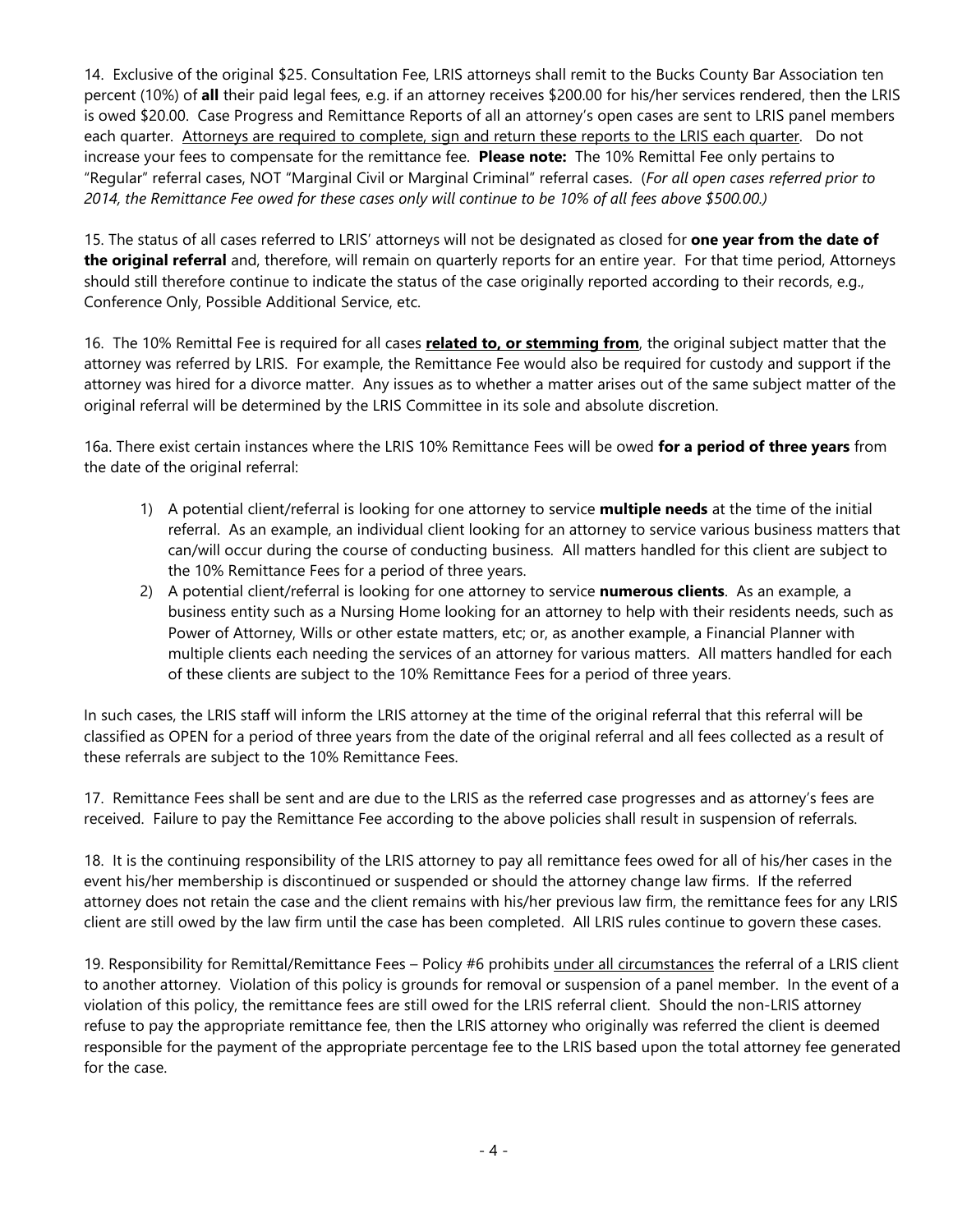20. In the event of the retirement or death of an LRIS attorney, all LRIS cases originally referred to the attorney remain subject to the Policies of the Lawyer Referral and Information Service. Therefore, any LRIS cases taken over by another attorney or firm for the retired attorney, or that become part of the deceased attorney's estate, remain subject to, and continue to be governed by, the rules and policies of the LRIS.

21. All Confirmation Letters and Quarterly Remittance Reports shall be signed by LRIS attorney assigned to each case. Attorneys are responsible for the correctness of these reports and any errors or omissions contained in these reports.

22. If requested, LRIS attorneys are required to give the Bucks County Bar Association access to their financial records for any clients referred to the attorney by the Bucks County Lawyer Referral and Information Service.

23. Marginal **Civil** Referrals: Attorneys participating in the Marginal Civil Program agree to charge the LRIS referral client a maximum hourly rate of \$100.00 after the initial consultation. Also, the maximum allowable retainer fee in these cases is \$1,000.00. These referrals shall be **exempt** from the 10% remittal requirement.

23a. Marginal **Civil** Referrals: LRIS staff uses Legal Aid guidelines to determine if a client qualifies for the Marginal Civil Program. LRIS staff informs the client that the attorney who takes their case may ask for the client's financial records (pay checks, banking account information, etc.). Asset guidelines for the Marginal Civil Program: Liquid assets can not exceed \$3,500.00 for individuals and \$5,000.00 for families.

24. Marginal **Criminal** Referrals: Attorneys who are referred Marginal Criminal clients waive the initial consultation fee of \$25.00. Attorneys accepting Marginal Criminal referrals agree to negotiate a reduced fee based on the client's ability to pay. These referrals shall be **exempt** from the 10% remittal requirement.

25. If an attorney, after meeting with a **marginal** client, determines that this individual is not a marginal client and decides to charge his/her normal fee, then it is the attorney's **responsibility** to contact the LRIS so that the referral can then be tracked as a regular referral and is then subject to the 10% remittance fee due the LRIS.

26. Attorneys who agree to handle non-domestic relations **marginal** civil cases on a **contingent fee** basis and opt to charge their regular, unreduced, contingent fee **must notify** the LRIS Administrator of the change in status from "marginal" to "regular" referral. These referrals are then subject to the 10% remittal requirement.

#### 27. **Veterans Program Referrals: LRIS staff will use the client's DD Form 214 to determine if a client qualifies for the Veterans Program.**

#### 28. **Veterans Program Referrals: Attorneys participating in the Veterans Program agree to waive the initial consultation fee of \$25.00. These referrals are subject to 10% remittal fee due the LRIS**.

29. At the completion of each referral, the client is sent information confirming the name and address of the referral attorney. Included with this mailing is a Client Satisfaction Survey for the client to fill out and return in the enclosed prepaid stamped addressed envelope to the Bar Association. Surveys may also be sent out randomly and, in particular, when a referral attorney informs the LRIS the case is closed and fee paid in full.

30. Membership in the LRIS requires an attorney to submit to the Fee Dispute Committee whenever a LRIS client referred to an attorney requests disposition by the Fee Dispute Committee.

31. Regulation of Panel Membership – Suspension/Removal – The LRIS Administrator has the authority to review a panel member's continuing eligibility and to adjust panel membership when deemed appropriate. The LRIS Administrator may remove or suspend a panel member at any time for good cause. Reasons for removal or suspension include but are not limited to the following:

a. Suspension, disbarment or resignation from the practice of law;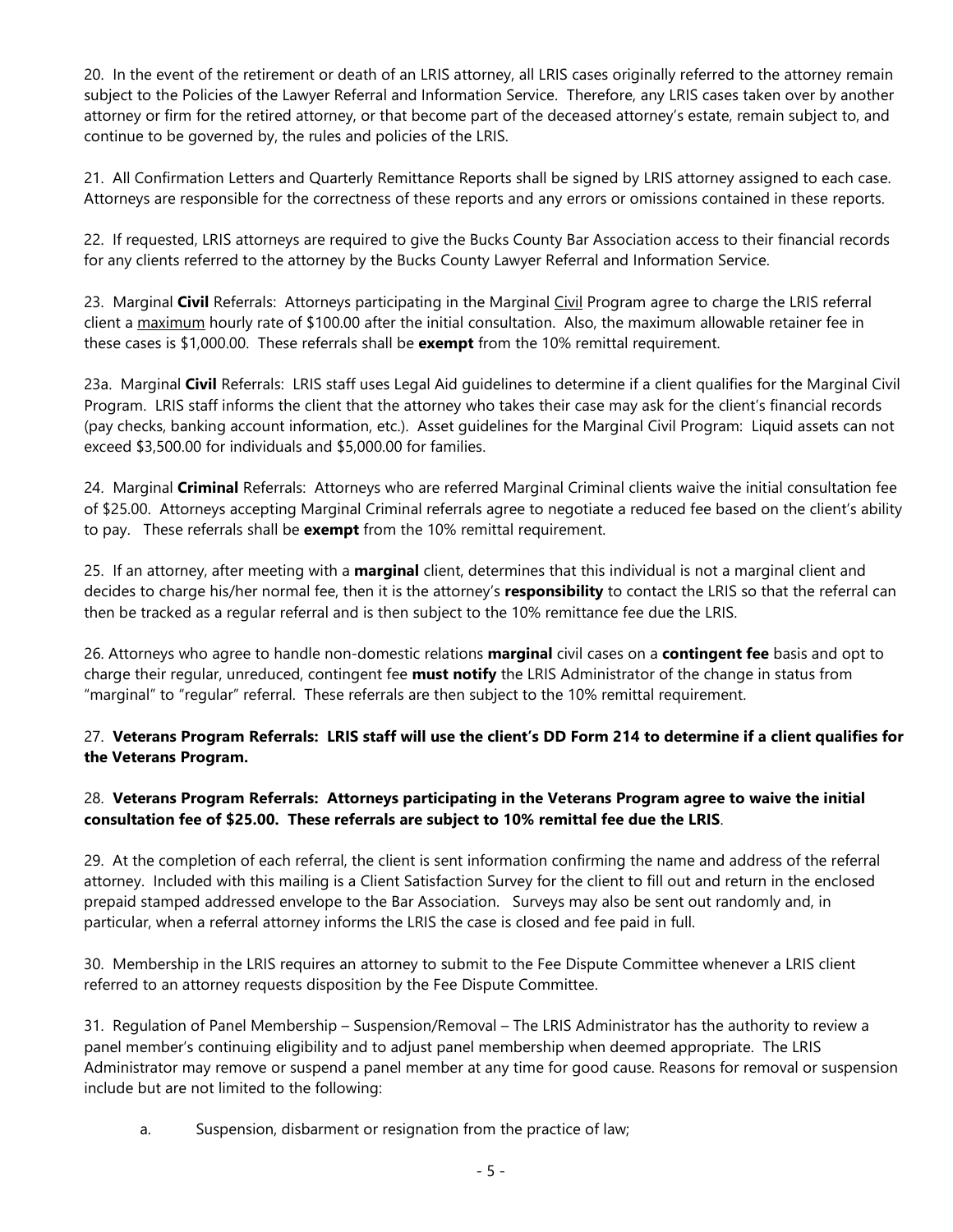- b. Failure to obtain, maintain and report to LRIS legal malpractice insurance;
- c. Failure to pay the BCBA annual dues;
- d. Failure to forward remittance fees due the LRIS;
- e. Failure to file timely reports and summaries required by the service;
- f. Failure to adhere to the Rules and Policies of the LRIS;
- g. Referring LRIS prospective clients to another lawyer, including firm members. (If the LRIS attorney is unable to assist the client, he/she must refer that client back to the LRIS.)
- h. Consistent or excessive complaints from referred clients;
- i. Falsification of any material statement made in application to the Service or in any required report.

If the LRIS removes or suspends an attorney, the LRIS shall send a letter to the attorney conveying the reasons for his/her removal.

An attorney who has been removed or suspended from the LRIS will be offered the opportunity to make a written or oral response at the next regularly scheduled LRIS meeting. If the committee fails to reinstate the panel member, the Committee will provide the attorney with a written statement of its reasons within 30 days of the meeting. The attorney may then appeal this decision to the BCBA Board of Directors.

#### 32. **All new members to the BCBA will be offered a 2nd LRIS Major Panel at no charge. If they sign up and pay for the first Basic Law Panel, LRIS will give them the 2nd Major Panel for free until the end of that subscription year.**

33. Failure to adhere to the LRIS Policies will result in *suspension or removal*. **Please review all LRIS Policies, in particular, #19 and #31.**

#### **2022 Certification of application for Lawyer Referral and Information Service membership:**

I hereby certify:

I am licensed to practice law in the State of Pennsylvania and I actively practice law at the Bucks County law address given on the application form.

The statements and other information in this Application are true and complete. I agree to notify the LRIS promptly and in writing if anything occurs while I am a member of the LRIS that makes any such statement or information untrue or inaccurate. Without limiting the foregoing, I agree to notify the LRIS in writing if my Professional Liability Insurance is terminated or if I am subjected to public censure, reprimand or other form of public discipline by the Disciplinary Board of the Pennsylvania Supreme Court.

I have received and read the LRIS Policies for panel membership. By participation in the LRIS and as a panel member, I accept and agree that I shall be legally bound to abide by the terms, conditions and policies set forth above, and as they may be amended from time to time. Without limiting the foregoing, I agree that, in the event of any fee dispute between myself and any client referred to me by the LRIS, and at the client's request, such dispute shall be submitted to the BCBA Fee Dispute Committee.

#### **I acknowledge that the Lawyer Referral and Information Service reserves the right to terminate or suspend my participation in the referral service upon violation of any of the above described policies.**

| Print Name: |       |
|-------------|-------|
|             |       |
| Signature:  | Date: |
| <u>.</u>    |       |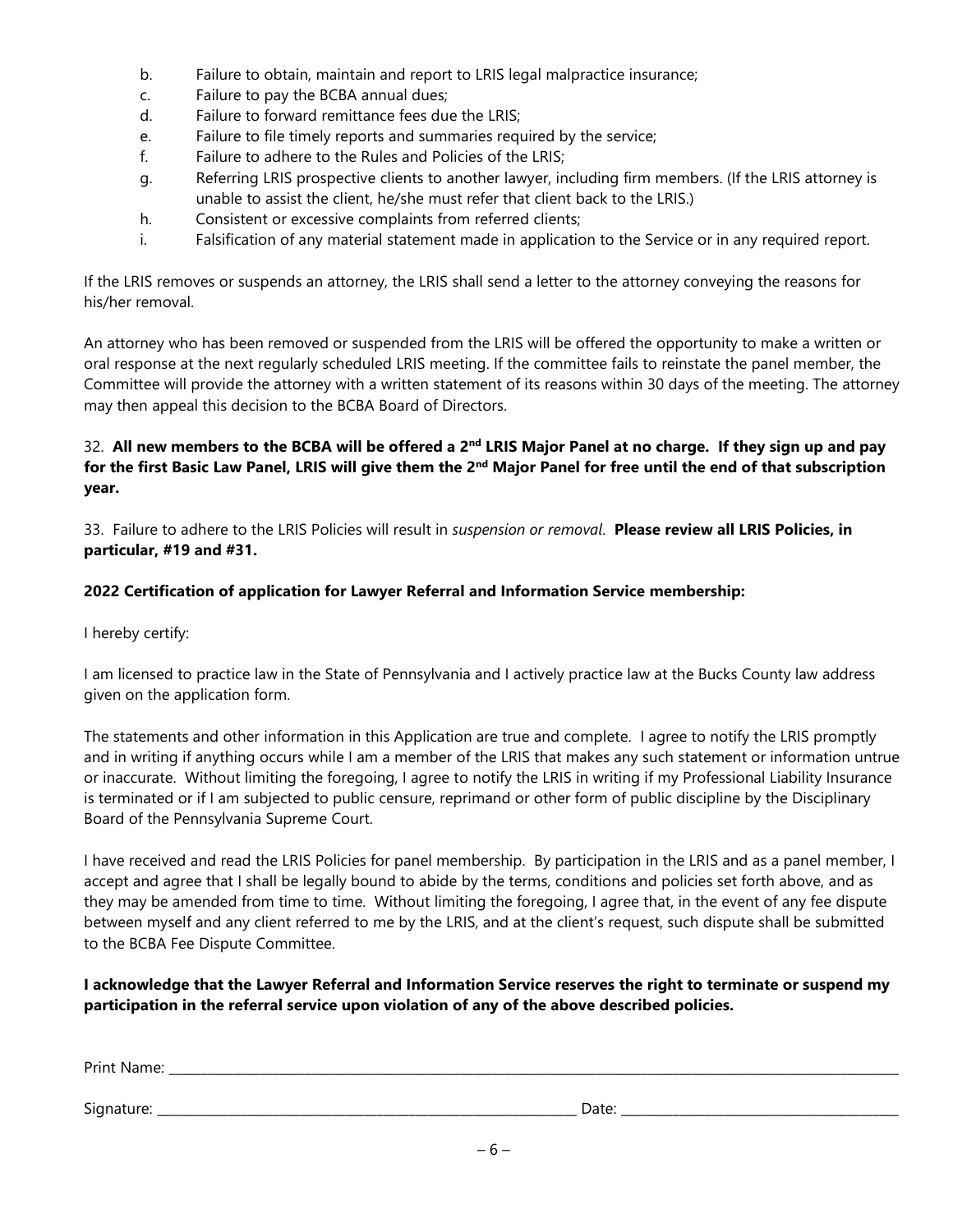#### **2022 APPLICANT ATTORNEY INFORMATION** Date: \_\_\_\_\_\_\_/\_\_\_\_\_\_\_/\_\_\_\_\_\_\_

| nt∩∙<br>d I I |  |
|---------------|--|
|---------------|--|

Applicant Attorney Name: Mr./Ms.

| (Firm Name)                                                                                      |              |                |                                                                                                                                                                                                                                       |
|--------------------------------------------------------------------------------------------------|--------------|----------------|---------------------------------------------------------------------------------------------------------------------------------------------------------------------------------------------------------------------------------------|
| (Business Phone Number)                                                                          | (Fax Number) |                | (Cell Phone-Optional but recommended for Solo Practitioners)                                                                                                                                                                          |
| (Street Address)                                                                                 |              | (Suite Number) | (City/State/Zip)                                                                                                                                                                                                                      |
|                                                                                                  |              |                |                                                                                                                                                                                                                                       |
|                                                                                                  |              |                |                                                                                                                                                                                                                                       |
|                                                                                                  |              |                |                                                                                                                                                                                                                                       |
|                                                                                                  |              |                |                                                                                                                                                                                                                                       |
|                                                                                                  |              |                |                                                                                                                                                                                                                                       |
| Disciplinary Board of the Pennsylvania Supreme Court? Yes______ No______                         |              |                | Within the past ten years, have you been subject to public censure, reprimand or other form of public discipline by the                                                                                                               |
|                                                                                                  |              |                |                                                                                                                                                                                                                                       |
| In accordance with Policy #3, please provide:                                                    |              |                | ,我们也不能在这里的时候,我们也不能在这里的时候,我们也不能在这里的时候,我们也不能会不能在这里的时候,我们也不能会不能会不能会不能会不能会不能会不能会不能会不                                                                                                                                                      |
|                                                                                                  |              |                |                                                                                                                                                                                                                                       |
| (Please include a copy of your current policy face sheet with this application.)                 |              |                |                                                                                                                                                                                                                                       |
|                                                                                                  |              |                | Are you proficient in any language(s)? Yes/No _________ If yes, please indicate what language(s): _______________                                                                                                                     |
|                                                                                                  |              |                |                                                                                                                                                                                                                                       |
| Can you Speak/Read and/or Translate this language? Yes ______ No ______                          |              |                |                                                                                                                                                                                                                                       |
| Information Service, and my LRIS membership fee in the amount of:                                |              |                | Enclosed is my application for membership in the Lawyer Referral and Information Service, a copy of my professional<br>liability insurance declaration sheet, a signed and dated copy of the Policies of the BCBA Lawyer Referral and |
| Doylestown, PA 18901.                                                                            |              |                |                                                                                                                                                                                                                                       |
| returned ASAP. If you have any questions, please call Lynn Abbonizio at: 215-348-9413 (ext. 104) |              |                | In order to have continued membership in the Lawyer Referral Service, applications and payment must be                                                                                                                                |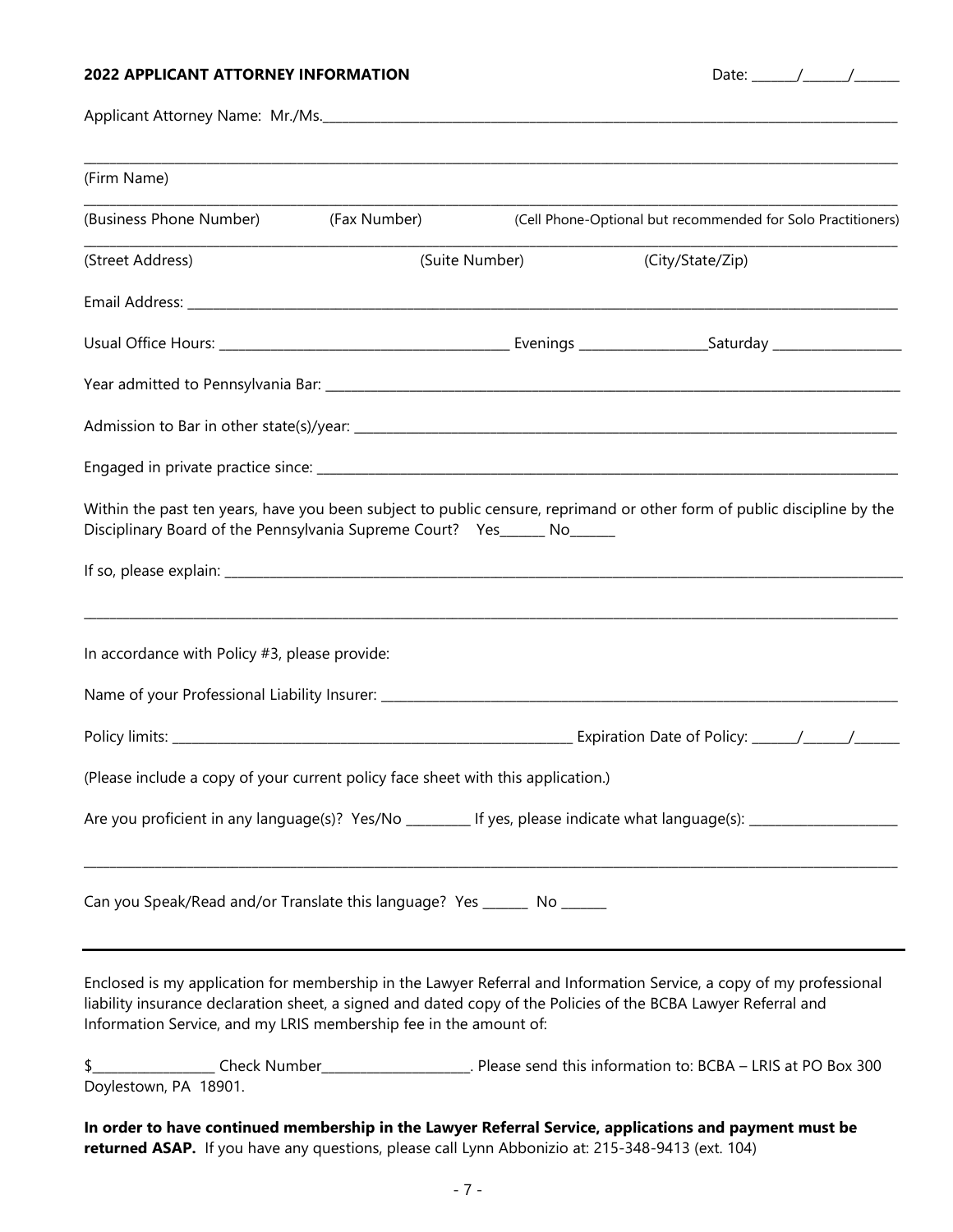#### **2022 LRIS "BASIC" LAW PANELS AND SUBCATEGORIES (You can only sign up for a maximum of three panels)**

| 1.                          | <b>Business/Tax Law</b>              |                                               | 4.                          | <b>Real Estate Law</b>                 |
|-----------------------------|--------------------------------------|-----------------------------------------------|-----------------------------|----------------------------------------|
| A.                          | Bankruptcy/Creditor                  |                                               | A.                          | Financing                              |
| B.                          | Bankruptcy/Debtor                    |                                               | _B.                         | Foreclosure                            |
| $\_\mathsf{C}.$             | Contracts                            |                                               | $\overline{\phantom{a}}$ C. | Home Owner/Condo Assocs.               |
| D.                          | Corporate Tax                        |                                               | D.                          | Landlord/Tenant                        |
| E.                          | Corporations                         |                                               | E.                          | Leases                                 |
| $F$ .                       | <b>Fictitious Names</b>              |                                               | <u>___F.</u>                | Litigation                             |
| $\overline{\phantom{0}}$ G. | Franchising                          |                                               | $\_G.$                      | Mechanics' Liens                       |
| $\_$ H.                     | Individual Tax                       |                                               | $\_$ H.                     | Purchase/Sale of Property              |
| $\Box$                      | Internet Law                         |                                               | $\perp$                     | <b>Transfer of Property</b>            |
| $\Box$                      | Liquor License                       |                                               | $\Box$                      | Zoning/Municipal                       |
| $K$ .                       |                                      |                                               |                             |                                        |
|                             | Partnership                          |                                               |                             |                                        |
| $\perp$                     | Patent                               |                                               | 5.                          | <b>Estate/Orphans' Court</b>           |
| $-M.$                       |                                      | Pension/Profit Sharing/401K                   | _A.                         | Adoption                               |
| $\blacksquare$ N.           | Sale/Purchase                        |                                               | В.                          | Elder Law                              |
| $\overline{\phantom{0}}$ .  | Securities                           |                                               | _C.                         | <b>Estate Administration</b>           |
| $P$ .                       | Trademark/Copyright                  |                                               | D.                          | <b>Estate Planning</b>                 |
|                             |                                      |                                               | _E.                         | Guardianship                           |
| 2.                          | <b>Civil Litigation</b>              |                                               | $\equiv$ F.                 | Living Trusts                          |
| $A$ .                       | Appellate                            |                                               | $-G.$                       | <b>Mental Health Trusts</b>            |
| B.                          |                                      | Car Accidents/Defendants                      | $\_$ H.                     | Orphans' Court Litigation              |
| $\_\mathsf{C}.$             |                                      | Car Accidents/Plaintiffs (Consult Fee Waived) | $\Box$                      | Power of Attorney                      |
| $\_$ D.                     | Collection/Defendants                |                                               | $\Box$                      | Wills                                  |
| E.                          | <b>Collection/Plaintiffs</b>         |                                               |                             |                                        |
|                             |                                      |                                               |                             |                                        |
| $-F.$                       | Construction                         |                                               | 6.                          | <b>Family Law</b>                      |
| $\overline{\phantom{a}}$ G. | Defamation/Slander                   |                                               | __A.                        | Child Abuse                            |
| $\_$ H.                     |                                      | Dental Malpractice (Consult Fee Waived)       | В.                          | Co-Habital Property Division           |
| $\Box$                      | Insurance                            |                                               | _C.                         | Custody/Visitation                     |
| $\_$ J.                     | Legal Malpractice                    |                                               | _D.                         | Divorce                                |
| $K$ .                       | Lemon Laws                           |                                               | E.                          | Equitable Distribution                 |
| __L.                        |                                      | Medical Malpractice (Consult Fee Waived)      | ___F.                       | Grandparent's Rights                   |
| $\_M$ .                     |                                      | Personal Injury (Consult Fee Waived)          | G.                          | Name Change                            |
| $N$ .                       |                                      | Product Liability (Consult Fee Waived)        | $-$ H.                      | Prenuptial Agreement                   |
| $\overline{\phantom{0}}$ 0. |                                      | S.S. Disability (Consult Fee Waived)          | $\rule{1em}{0.15mm}$ l.     | Separation Agreement                   |
| $P$ .                       | Unemployment Comp.                   |                                               | $\Box$                      | Spouse Abuse                           |
| $\Box$ Q.                   |                                      | Workers' Compensation (Consult Fee Waived     | $K$ .                       | Support/Alimony                        |
|                             |                                      |                                               |                             |                                        |
| 3.                          | <b>Criminal Law</b>                  |                                               | 7.                          | <b>Individual Rights</b>               |
| $\_\mathsf{A}$ .            | <b>DUI Cases</b>                     |                                               | $\_\mathsf{A}$ .            | Americans With Disabilities            |
| B.                          | Expungement                          |                                               | $\_\_\mathsf{B}$ .          | Civil Rights/Emancipation              |
| $\_\mathsf{C}.$             | <b>Federal Cases</b>                 |                                               | $\overline{\phantom{a}}$ C. | Commitments                            |
| $\Box$ D.                   | Felony                               |                                               | $\Box$ D.                   | <b>Consumer Protection</b>             |
| $\_\epsilon$ .              | Juvenile                             |                                               | $\equiv$ E.                 | Education                              |
| $\equiv$ F.                 | License Suspension                   |                                               | $-$ F.                      | <b>Employment Discrimination</b>       |
| $\_\_G$ .                   |                                      |                                               | G.                          |                                        |
|                             | Misdemeanors                         |                                               |                             | Employment Law                         |
| $\_$ H.                     | Summary                              |                                               | $\_$ H.                     | Environmental                          |
|                             | <b>Criminal Subject Matter Panel</b> |                                               | $\Box$ .                    | <b>Federal Administration Agencies</b> |
|                             |                                      | must qualify before selecting (see below)     | $\Box$                      | Harassment                             |
|                             | _CSM1. Serious Felonies              |                                               | $K$ .                       | Health                                 |
| _CSM2. Homicides            |                                      |                                               | $\overline{\phantom{a}}$    | Identify Theft                         |
|                             |                                      |                                               | M.                          | Immigration/Naturalization             |
|                             |                                      | <b>BCBA Member Fees / Non-Member Fees</b>     | $N$ .                       | Labor                                  |
| 1 <sup>st</sup> Panel:      | \$100.00                             | \$510.00                                      | $\overline{\phantom{0}}$ .  | Military                               |
| 2 <sup>nd</sup> Panel:      | \$50.00                              | 45.00                                         | P.                          | Welfare                                |
| 3 <sup>rd</sup> Panel:      | \$50.00                              | 45.00                                         | $Q$ .                       | Wrongful Termination                   |
| Total Amt. \$               |                                      | \$                                            | $R$ .                       | DOL Project (see page 15)              |
|                             |                                      |                                               |                             | FLSA (Consult Fee Waived)              |

#### **1. Business/Tax Law 4. Real Estate Law**

| Financing                   |
|-----------------------------|
| <b>Foreclosure</b>          |
| Home Owner/Condo Assocs.    |
| Landlord/Tenant             |
| Leases                      |
| Litigation                  |
| Mechanics' Liens            |
| Purchase/Sale of Property   |
| <b>Transfer of Property</b> |
| Zoning/Municipal            |

#### \_\_\_L. Patent **5. Estate/Orphans' Court**

| G.         | Defamation/Slander                        | A.              | Child Abuse                  |
|------------|-------------------------------------------|-----------------|------------------------------|
| H.         | Dental Malpractice (Consult Fee Waived)   | B.              | Co-Habital Property Division |
| $\Box$     | Insurance                                 | $\_\mathsf{C}.$ | Custody/Visitation           |
| $\Box$     | Legal Malpractice                         | $\Box$ D.       | Divorce                      |
| K.         | Lemon Laws                                | $E$ .           | Equitable Distribution       |
| $\perp$ L. | Medical Malpractice (Consult Fee Waived)  | $-F.$           | Grandparent's Rights         |
| M.         | Personal Injury (Consult Fee Waived)      | G.              | Name Change                  |
| N.         | Product Liability (Consult Fee Waived)    | <b>H.</b>       | <b>Prenuptial Agreement</b>  |
| $O$ .      | S.S. Disability (Consult Fee Waived)      | $\perp$ l.      | Separation Agreement         |
| $P$ .      | Unemployment Comp.                        | $\Box$          | Spouse Abuse                 |
| $\Box$ Q.  | Workers' Compensation (Consult Fee Waived | <b>Κ.</b>       | Support/Alimony              |
|            |                                           |                 |                              |

|     | Expungement                        |          | В.   |
|-----|------------------------------------|----------|------|
|     | <b>Federal Cases</b>               |          | C.   |
|     | Felony                             |          | D.   |
|     | Juvenile                           |          | - E. |
|     | License Suspension                 |          | E.   |
|     | <b>Misdemeanors</b>                |          | G.   |
|     | Summary                            |          | H.   |
|     | <b>Subject Matter Panel</b>        |          |      |
|     | alify before selecting (see below) |          |      |
|     | . Serious Felonies                 |          | K.   |
|     | Homicides                          |          | L.   |
|     |                                    |          | М.   |
|     | ember Fees / Non-Member Fees       |          | N.   |
| l:  | \$100.00                           | \$510.00 | O.   |
| I:  | \$50.00                            | 45.00    | P.   |
| ŀ.  | \$50.00                            | 45.00    | Q.   |
| nt. | S.                                 | \$       | R.   |
|     |                                    |          |      |
|     |                                    |          |      |

#### **3. Criminal Law 7. Individual Rights**

| А.             | Americans With Disabilities            |
|----------------|----------------------------------------|
| В.             | Civil Rights/Emancipation              |
| C.             | Commitments                            |
| D.             | <b>Consumer Protection</b>             |
| Е.             | Education                              |
| F.             | <b>Employment Discrimination</b>       |
| G.             | <b>Employment Law</b>                  |
| H.             | Environmental                          |
| $\blacksquare$ | <b>Federal Administration Agencies</b> |
| J.             | Harassment                             |
| K.             | Health                                 |
| L.             | <b>Identify Theft</b>                  |
| M.             | Immigration/Naturalization             |
| N.             | Labor                                  |
| O.             | Military                               |
| Ρ.             | Welfare                                |
| Q.             | Wrongful Termination                   |
| R.             | DOL Project (see page 15)              |
|                | FLSA (Consult Fee Waived)              |
|                | FMLA (Consult Fee Waived)              |
|                |                                        |
|                |                                        |

#### **8.** \_\_\_ **International Law**

#### **Optional Participation**

I agree to accept **Marginal Civil** cases in all LRIS panels in which I am registered. See Policies #23, 23a, 25 &26.

- I agree to accept **Marginal Criminal** cases in all LRIS panels in which I am registered. See Policies # 24, 25 & 26.
- I agree to accept **Veterans Program** cases in all LRIS panels in which I am registered. See Policy # 27

I am interested in registering for the Experienced Subject Matter Panel(s).  $\Box$  Major Criminal  $\Box$  Mediation  $\Box$  Family Law  $\Box$  DOL Project

In order to remain on the Criminal Subject Matter Panel, Family Law Experienced Panel, Mediation Experienced Panel or the DOL Project, it is required that you sign and return this year's Experienced Panel Application indicating you still meet the criteria necessary to remain on each of these panels. Applications can be found on pages 11, 12, 13 & 15.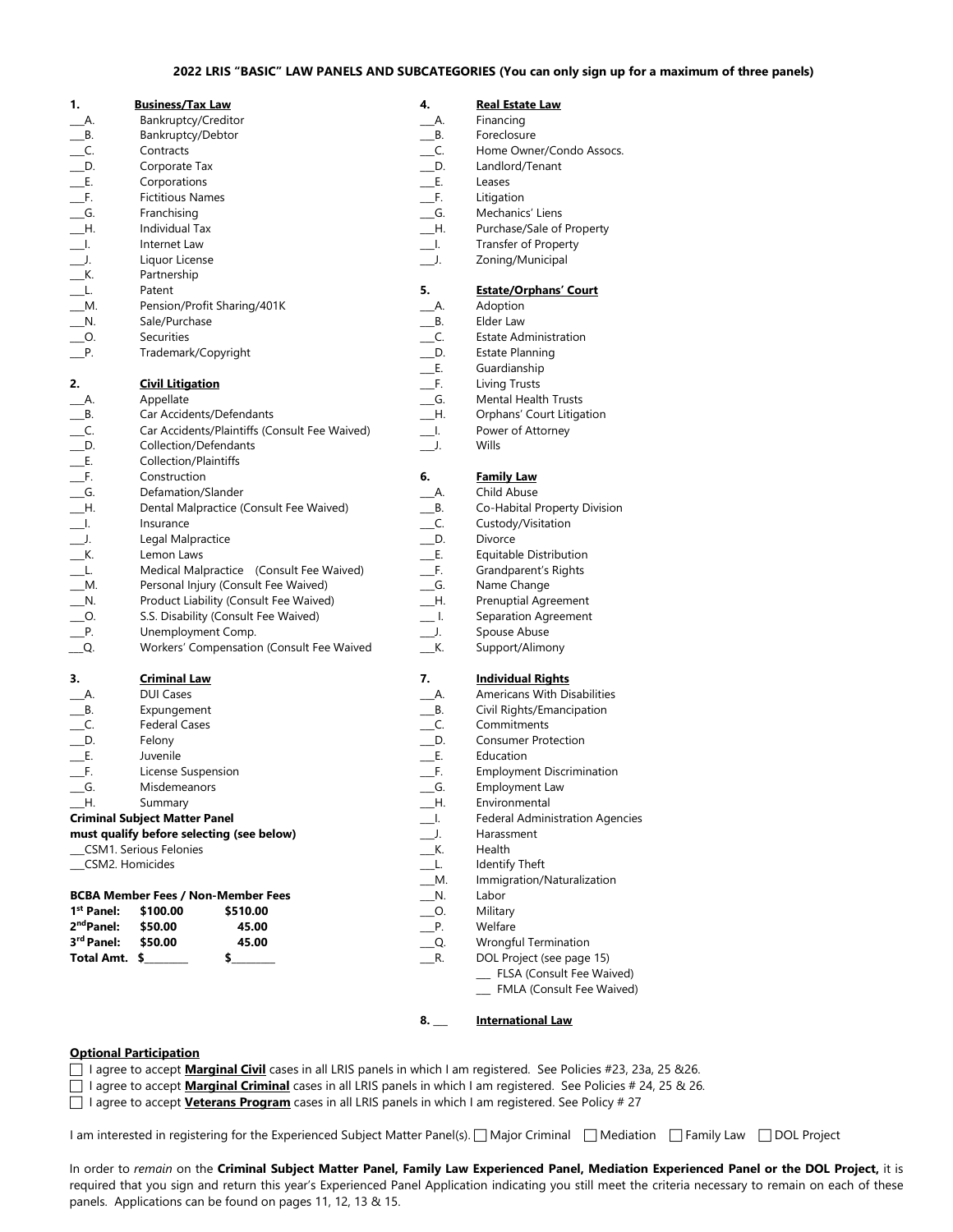### **Subscriber Fees**

As a subscriber of the BCBA Lawyer Referral and Information Service, you may choose up to three (3) Basic Law Panels and as many of the sub-categories as you wish under those Basic Law Panels.

The fee for BCBA Members for the first Basic Law Panel is \$100.00 and the fee for the 2<sup>nd</sup> and 3<sup>rd</sup> Major Panel is \$50.00 each. The fee for Non-Members of the BCBA Bar Association for the first Basic Law Panel is \$510.00 and the fee for the 2<sup>nd</sup> and 3<sup>rd</sup> Major Panel is \$45.00 each. The maximum fee will be \$200.00 for BCBA Members and \$600.00 for Non-Members.

| <b>Member BCBA</b>                         |          | <b>Non-Member</b>                                                       |               |  |
|--------------------------------------------|----------|-------------------------------------------------------------------------|---------------|--|
| First Panel: \$100.00<br>2 <sub>nd</sub>   |          | First Panel: \$510.00                                                   |               |  |
| Panel: \$<br>$3^{rd}$ Panel: $\frac{6}{3}$ |          | $2nd$ Panel: $\quad \quad \frac{1}{2}$<br>$3^{rd}$ Panel: $\frac{1}{2}$ |               |  |
| Total Fee:                                 | $\sim$ 5 | Total Fee:                                                              | $\mathsf{\$}$ |  |
| Check $#$ :                                |          | Check $#$ :                                                             |               |  |

Please make your checks payable to the BCBA and mail to:

BCBA - LRIS PO Box 300 Doylestown, PA 18901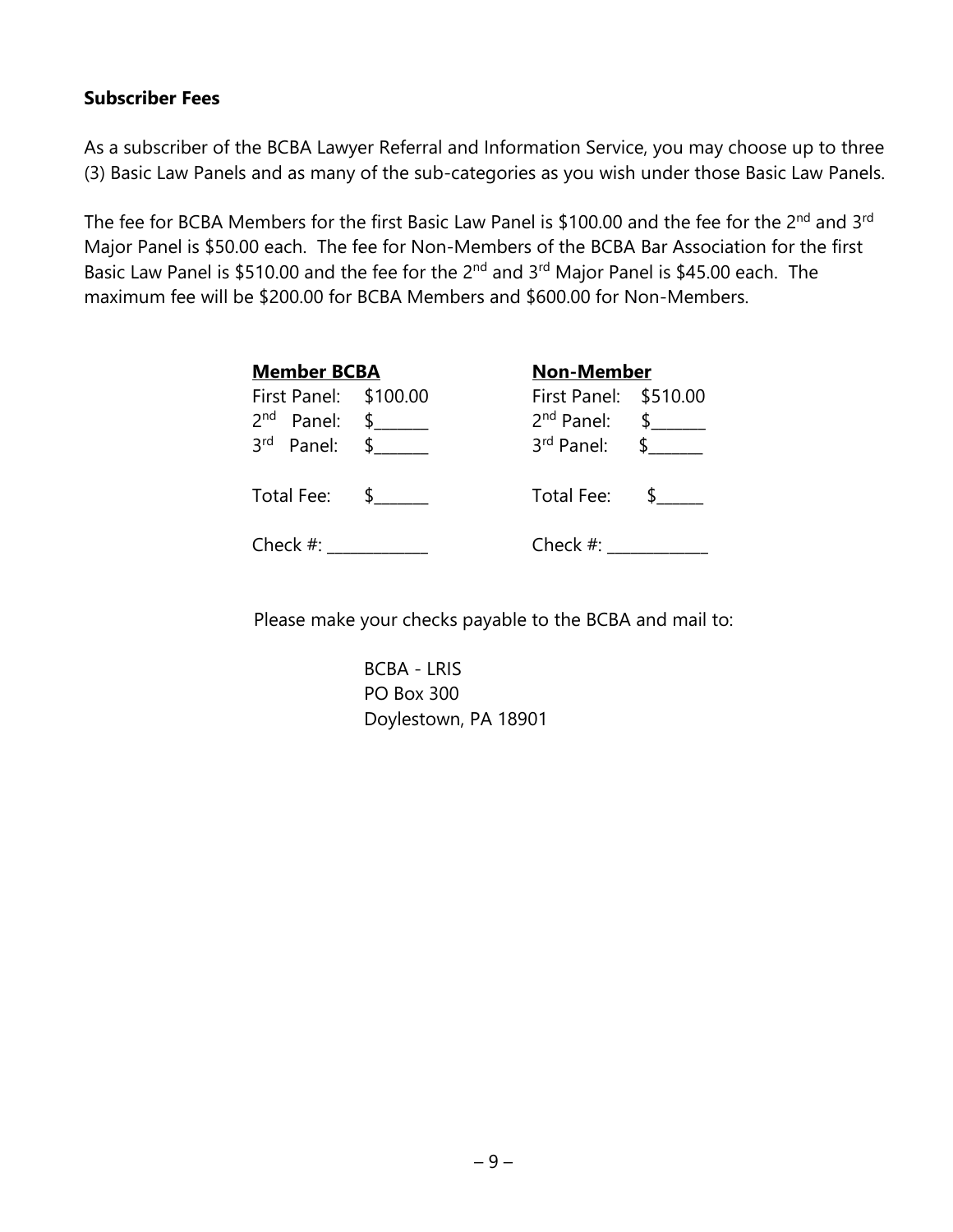### *What are Subject Matter Panels?*

"Subject Matter" or "Experience" Panels are terms used to describe those areas of practice specifically designated by the lawyer referral service for which attorneys desiring to register must demonstrate they have achieved a certain predetermined level of competence. Experience Panels differ from other panels offered by lawyer referral services in that it is necessary to meet more stringent requirements beyond the basics for lawyer referral participation.

Usually, lawyer referral services have a certain number of areas of practice from which an applicant may choose, and the applicant qualifies by meeting the overall requirements for participation. If the attorney wishes to sign up for the special panels, however, it becomes necessary to fulfill additional requirements which may include providing information regarding a certain number of cases handled in that field, continuing legal education courses taken or taught, and number of years of practice in that particular field. Often, there is an additional fee as well.

Each service designs its own criteria, usually in consultation with the governing committee, staff and recognized "experts" in each particular field. Once these are established, an application goes through the approval procedure to ensure the proper criteria are met. It is important to remember that with experience panels, it is not enough to simply demonstrate a certain number of years of experience in the particular field. In other words, "experience" does not mean solely "years in practice."

### *Why have Subject Matter Panels?*

Lawyer Referral and Information Services set requirements for participation beyond admission to practice because consumers contact bar association-sponsored lawyer referral and information services with the expectation of a referral to a competent attorney. There is an implied "good housekeeping seal of approval" associated with a bar association referral. As a public service, the association takes steps to ensure a certain measure of quality along with that referral. Experience panels raise the bar a little higher, and actually make it easier for the service to present that assurance of quality.

The ABA Model Rules, approved by the ABA House of Delegates in August of 1993, say that "a quality lawyer referral service should have such panels." In order to qualify as a service that meets ABA standards, a lawyer referral service must have a number of subject matter panels.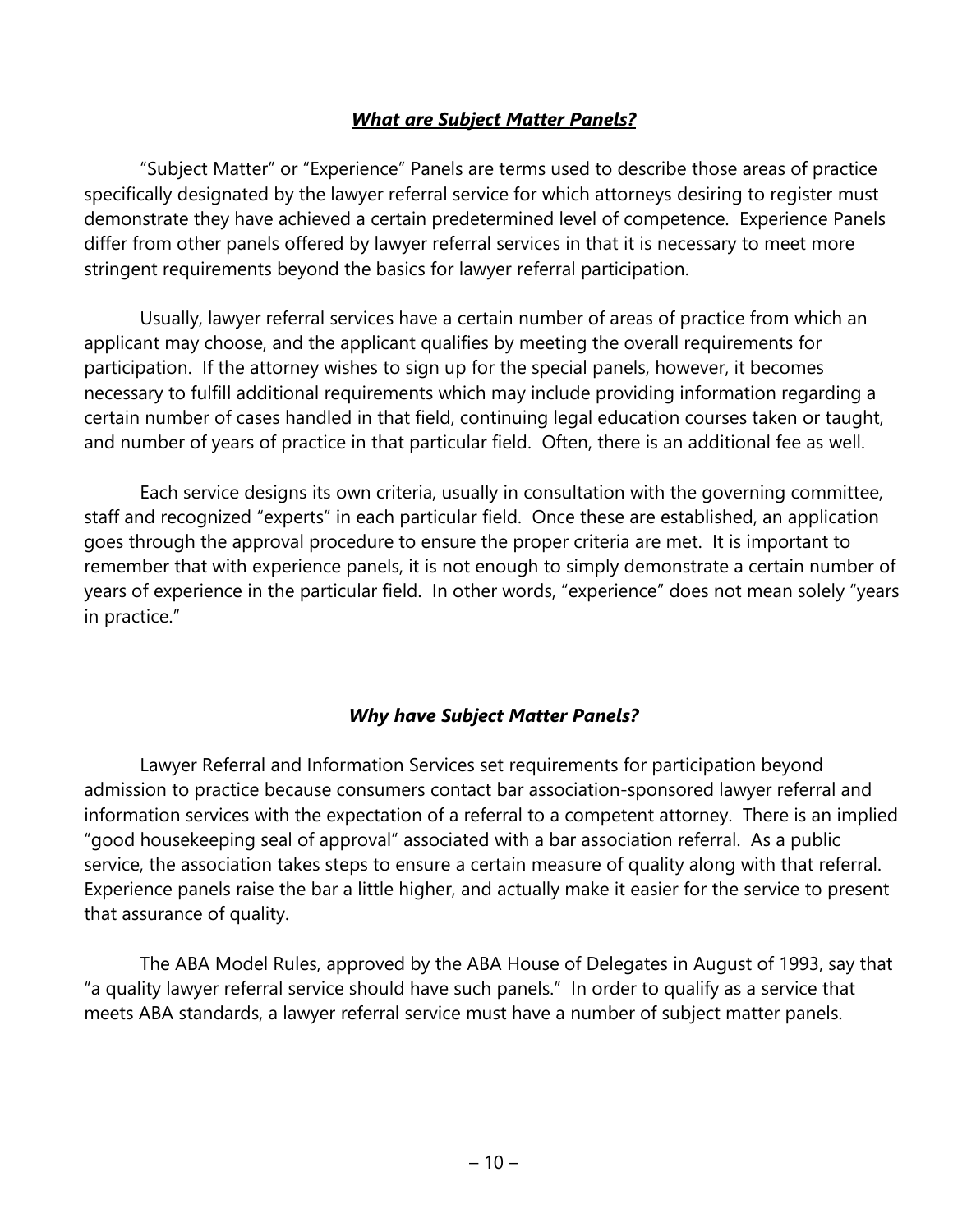## **2022 Subject Matter Requirements Application & Qualification Statement for the Major Criminal Experienced Panel of the Bucks County Bar Association Lawyer Referral & Information Service**

I hereby apply for membership on the BCBA Lawyer Referral and Information Service **Major Criminal Experienced Panel** and therefore wish to receive referrals.

In order to be referred matters on the Major Criminal Panel, an attorney must meet the following criteria:

- 1. At least five criminal jury trials to verdict within past ten (10) years.
- 2. Average at least 6 hours of CLE in the area of criminal law per year.

### **Please check the box or boxes that you qualify for and wish to participate in:**

### **Serious Felonies:**

Defined as robbery, burglary, arson, all felony sex crimes, aggravated assault, assault with a deadly weapon and kidnapping.

### **Homicides:**

I hereby certify that I meet the requirements of the Major Criminal Law Panel and I wish to receive referrals.

\_\_\_\_\_\_\_\_\_\_\_\_\_\_\_\_\_\_\_\_\_\_\_\_\_\_\_\_\_\_\_\_\_\_\_\_\_\_\_\_\_\_\_\_\_\_\_\_\_\_\_\_\_\_\_\_\_\_\_\_\_\_\_\_\_\_ \_\_\_\_\_\_\_\_\_\_\_\_\_\_\_\_\_\_\_\_\_\_\_\_\_\_\_\_\_\_\_\_\_\_\_\_

Signature Date Date Date Date Date Date Date

In order to remain on the **Criminal Subject Matter Panel** each year, you are required to sign and return the current year's Experienced Panel Application indicating you still meet the criteria necessary to remain on the Experienced Panel.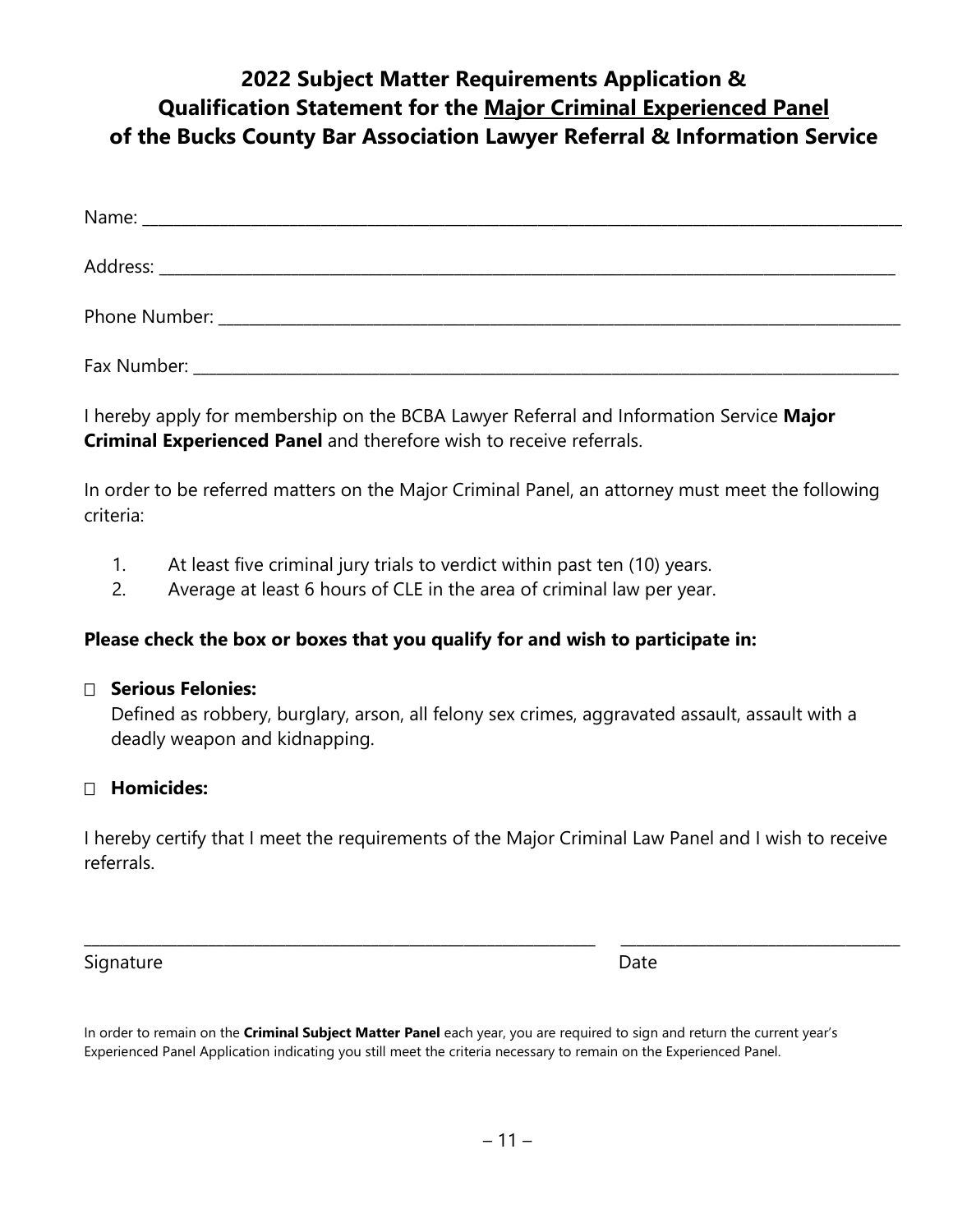## **2022 Subject Matter Requirements Application & Qualification Statement for the Family Law Experienced Panel of the Bucks County Bar Association Lawyer Referral & Information Service**

In order to receive referrals on the Family Law Experienced Panel, please complete and submit the attached application to the Bucks County Bar Association Lawyer Referral and Information Service.

| Name:         |      |  |
|---------------|------|--|
| Address:      |      |  |
| Office Phone: | Fax: |  |

I hereby apply for membership on the BCBA Lawyer Referral and Information Service **Family Law Experienced Panel** and therefore wish to receive referrals.

In order to be referred to matters on the Family Law Experienced Panel, an attorney must meet the criteria listed below. Please check the areas of practice you will be signing up for:

\_\_\_\_\_ Divorce/Equitable Distribution/Alimony \_\_\_\_ Custody/Visitation \_\_\_\_\_ Support/APL

Minimum Qualifications:

- 1. Five (5) years of experience in family law matters with 50% or more of your practice during those five years in family law.
- 2. Handled at least two cases to their conclusion within the past five years.
- 3. At least six (6) CLE credits in the area of Family Law each year.

I hereby certify that I meet the requirements of the Family Law Panel and I wish to receive referrals.

\_\_\_\_\_\_\_\_\_\_\_\_\_\_\_\_\_\_\_\_\_\_\_\_\_\_\_\_\_\_\_\_\_\_\_\_\_\_\_\_\_\_\_\_\_\_\_\_\_\_\_\_\_\_\_\_\_\_\_\_\_\_\_\_\_\_ \_\_\_\_\_\_\_\_\_\_\_\_\_\_\_\_\_\_\_\_\_\_\_\_\_\_\_\_\_\_\_\_\_\_\_\_

Signature Date

In order to remain on the **Family Law Subject Matter Panel** each year, you are required to sign and return the current year's Experienced Panel Application indicating you still meet the criteria necessary to remain on the Experienced Panel.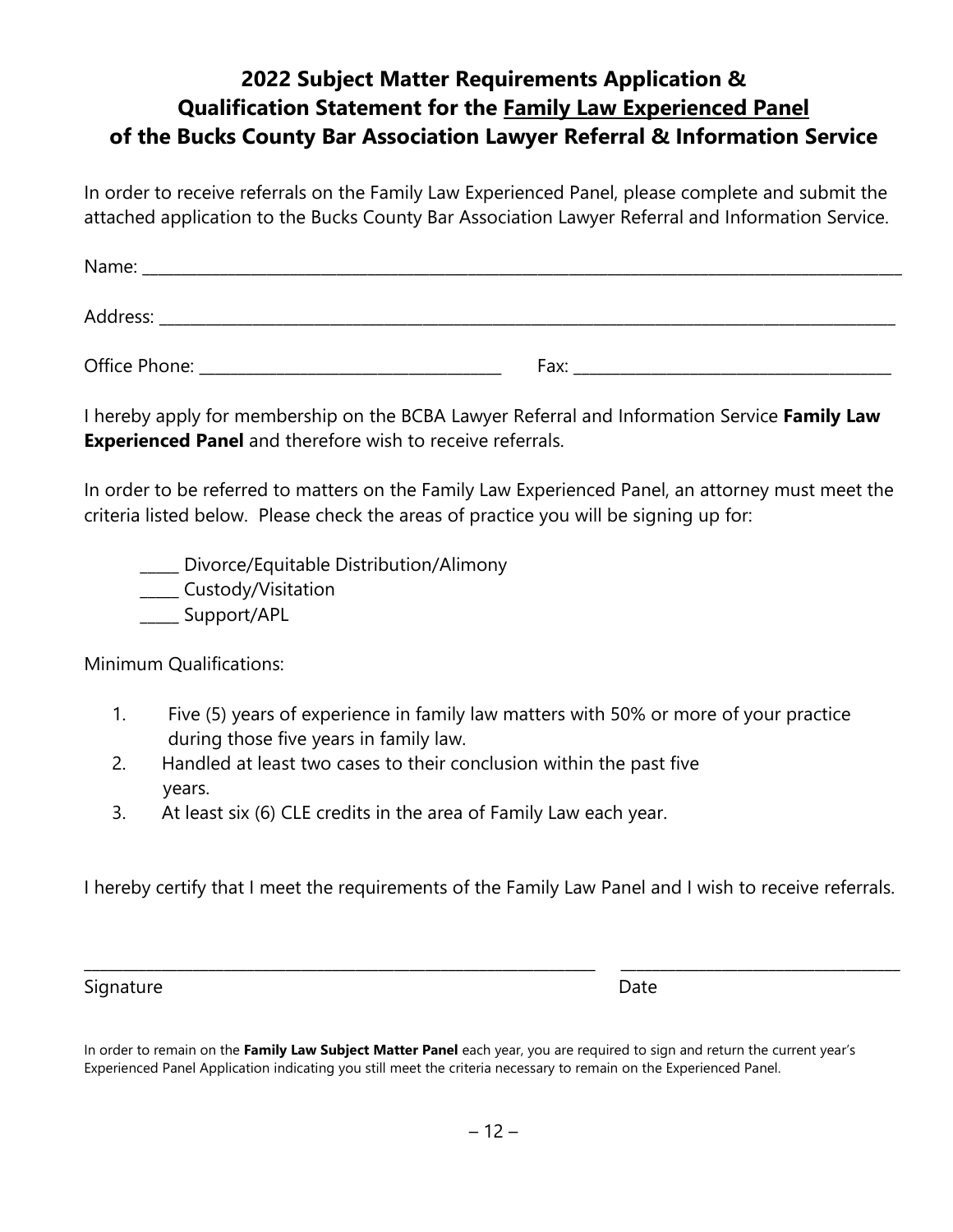## **2022 Subject Matter Requirements Application & Qualification Statement for the Mediation Experienced Panel of the Bucks County Bar Association Lawyer Referral & Information Service**

In order to receive referrals in the Mediation Experienced Panel, please complete and submit the attached application to the Bucks County Bar Association Lawyer Referral and Information Service.

| Name:    |  |  |  |
|----------|--|--|--|
|          |  |  |  |
| Address: |  |  |  |
|          |  |  |  |

Phone Number: The Contract of the Second Phone Number:

I hereby apply for membership on the BCBA Lawyer Referral and Information Service **Mediation Experienced Panel** and therefore wish to receive referrals.

In order to be referred to matters on the Mediation Experienced Panel, an attorney must meet the criteria listed below.

Minimum Requirements:

- 1. You must have at least five (5) years of legal experience;
- 2. You must have completed the certified basic mediation training course. Please *attach* a copy of your certification certificate if the LRIS has not previously received it.
- 3. If you are applying for Family Law Mediation, you must have completed a certified Family Law training course. If the LRIS has not previously received a copy of your certification certificate, a copy must be enclosed with this application.

I hereby certify that I meet the requirements of the Mediation Experienced Law Panel and I wish to receive referrals.

\_\_\_\_\_\_\_\_\_\_\_\_\_\_\_\_\_\_\_\_\_\_\_\_\_\_\_\_\_\_\_\_\_\_\_\_\_\_\_\_\_\_\_\_\_\_\_\_\_\_\_\_\_\_\_\_\_\_\_\_\_\_\_\_\_\_ \_\_\_\_\_\_\_\_\_\_\_\_\_\_\_\_\_\_\_\_\_\_\_\_\_\_\_\_\_\_\_\_\_\_\_\_

Signature Date Date Date Date Date Date

Please check the areas of practice you qualify for and wish to receive referrals on the following page.

In order to remain on the **Mediation Subject Matter Panel** each year, you are required to sign and return the current year's Experienced Panel Application indicating you still meet the criteria necessary to remain on the Experienced Panel.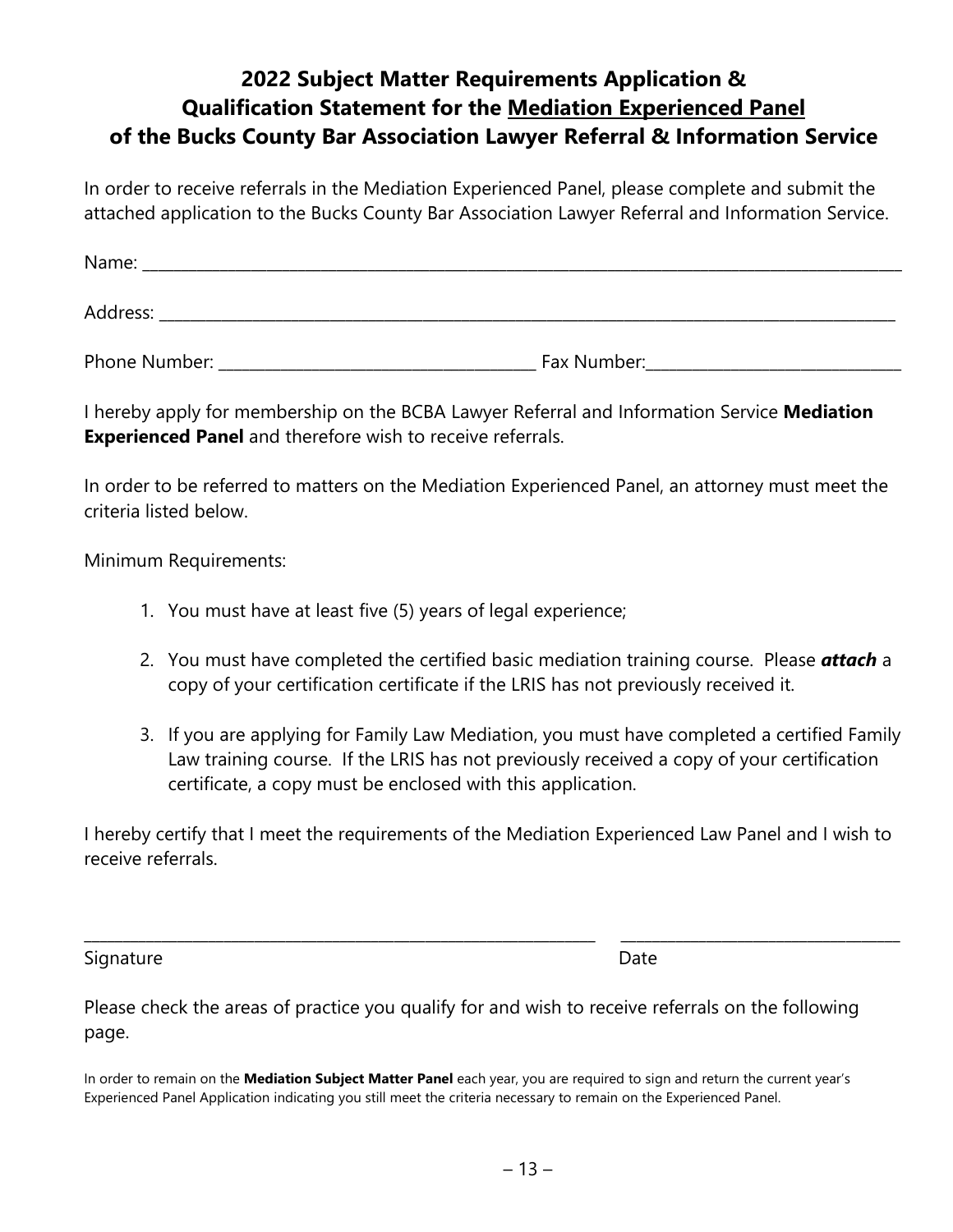### **2022 MEDIATION SUBJECT MATTER PANELS**

After you have been approved for the Mediation Subject Matter Panel, you may select up to three (3) major panels and as many sub-categories as you like under those major panels. If you have already signed up for the LRIS "basic" law panels, you may select no more than three (3) panels **combined** e.g., if you signed up for the Family Law Panel on the regular LRS sign up sheet **and** on the Mediation Panel, it is considered just one panel.

#### **Business Law**  Family Law

- \_\_A Contract \_\_A Custody/Visitation
- Let Corporate the Corporate the Corporate the Corporate contract and the Let Divorce
- \_\_C Partnership \_\_C Equitable
- 

Let B Personal Injury the Contraction of the B Education

### **Real Estate External Extending Line Contracts** Extending Extending Extending Extending Extending Extending Extending Extending Extending Extending Extending Extending Extending Extending Extending Extending Extending Ex

\_\_A Neighbor Dispute \_\_F Labor \_\_C Transfer of Property \_\_D Leases

- 
- \_\_D Sale/Purchase \_\_D Separation Agreement
	- \_\_E Support/Alimony

### **Civil Litigation Individual Rights**

- \_\_A Insurance \_\_A Americans With Disabilities
	-
	- \_\_C Employment
	- \_\_D Employment Discrimination
	-
	-
- \_\_B Landlord/Tenant \_\_G Wrongful Termination

### **Estate/Orphans' Court**

- \_\_A Adoption
- \_\_B Wills/Estates
- \_\_C Guardianship
- \_\_D Elder Law